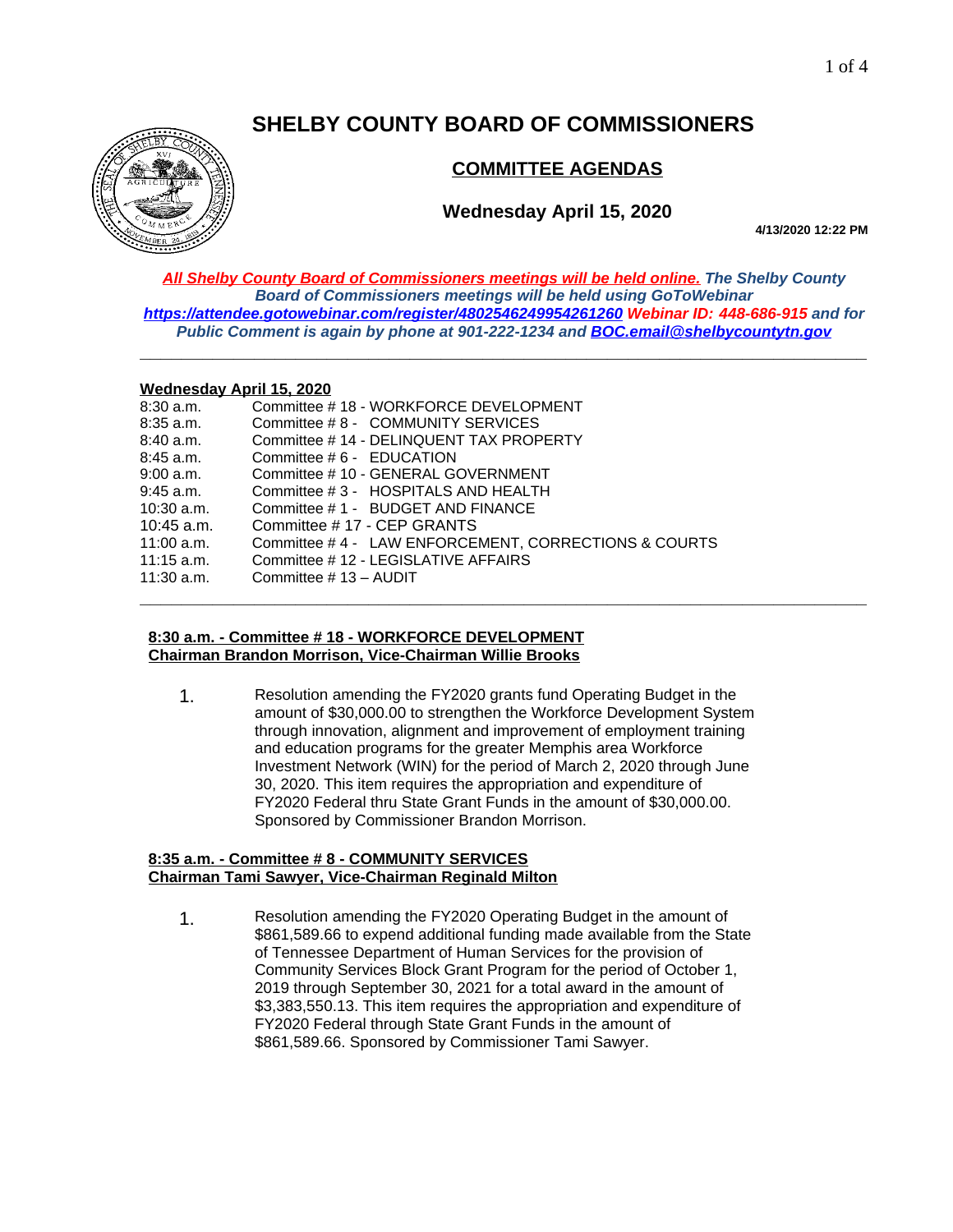## **8:40 a.m. - Committee # 14 - DELINQUENT TAX PROPERTY Chairman Eddie Jones, Vice-Chairman Amber Mills**

1. Resolution approving the sale of ninety-four County owned Delinquent tax parcels, acquired from various Shelby County tax sales, to identified purchasers at various prices collectively totaling \$422,026.72, pursuant to the sale provisions of Tennessee Code Annotated, Section 67-5-2507, and authorizing the Shelby County Mayor to execute quit claim deeds. Sponsored by Commissioner Eddie Jones.

#### **8:45 a.m. - Committee # 6 - EDUCATION Chairman Michael Whaley, Vice-Chairman Brandon Morrison**

1. Update regarding needs related to COVID-19 (technological needs, food delivery update, etc.) for the District

#### **9:00 a.m. - Committee # 10 - GENERAL GOVERNMENT Chairman Mark Billingsley, Vice-Chairman Eddie Jones**

- 1. Executive Update FY '21 Budget Outlook by Mayor Lee Harris (30 minutes)
- 2. Resolution approving the County Mayor's nomination of Mario Walker for appointment to the Memphis & Shelby County Building Code Board. Sponsored by Chairman Mark Billingsley.
- 3. Resolution approving the County Mayor's nomination of J.C. McKinnon for appointment to the Shelby County Land Use Control Board. Sponsored by Chairman Mark Billingsley.
- 4. Resolution to approve a one-time, non-recurring grant contract with South Memphis Renewal Community Development Corporation in an amount not to exceed \$150,000.00. This grant aligns with the Shelby County Board of Commissioners' Strategic Priorities and directly serves the citizens of Shelby County. This item requires the expenditure of FY2020 General Funds in an amount not to exceed \$150,000.00. Sponsored by Commissioner Mickell Lowery.
- 5. Resolution to re-establish a hiring and spending freeze until June 30, 2020, eliminate reclassifications for the same period, remove all positions vacant for 90 days or longer as of April 15, 2020 from the Fiscal Year (FY) 2020 Department Budgets, and to provide a process to allow for necessary exceptions. Sponsored by Commissioner Mick Wright.
- 6. DISCUSSION: Ban the Box (10 minutes) Human Resources Administrator Steve Massie

### **9:45 a.m. - Committee # 3 - HOSPITALS & HEALTH Chairman Van Turner, Vice-Chairman Mick Wright**

1. Update COVID-19 Pandemic in Shelby County, TN (30 minutes) Dr. Alisa Haushalter, Shelby County Health Department Division Director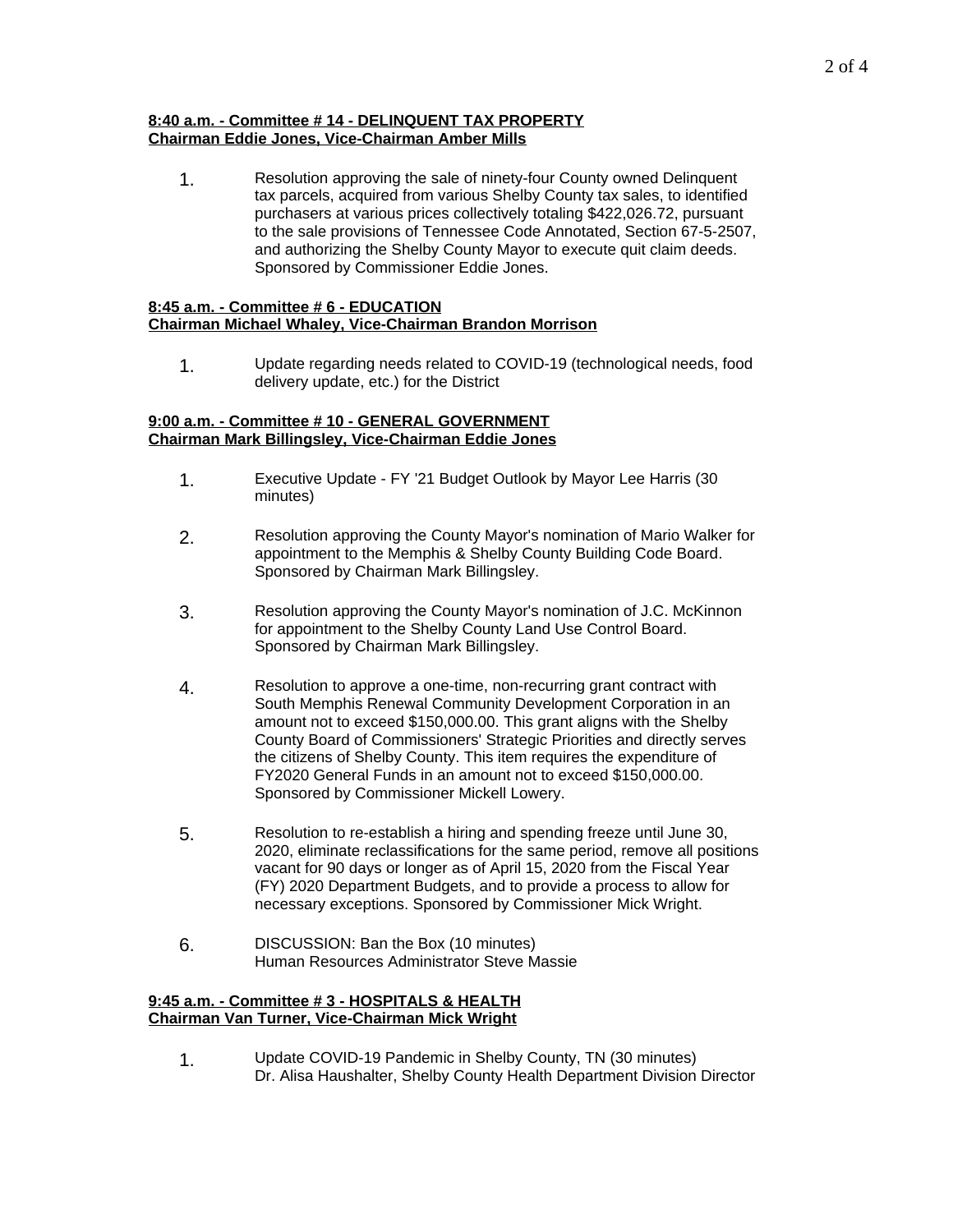- 2. Update Hand Sanitizer via Old Dominick Distillery
- 3. Resolution to amend the FY 2020 General Operating Budget to fund expansion of COVID-19 Testing locations within the Core City and to fund emergency materials to support efforts to reduce the spread of COVID-19 in Shelby County. This item requires the appropriation of up to \$2,000,000.00 from the General Fund Balance budget. Sponsored by Chair Pro Tempore Eddie S. Jones, Jr., Commissioner Tami Sawyer, Commissioner Mick Wright, Commissioner Van D. Turner, Jr., Commissioner Michael Whaley, Commissioner Mickell Lowery, Commissioner Reginald Milton, Commissioner Willie F. Brooks, Jr., Commissioner David Bradford, and Commissioner Amber Mills.

#### **10:30 a.m. - Committee # 1 - BUDGET AND FINANCE Chairman Eddie Jones, Vice-Chairman Edmund Ford**

- 1. DISCUSSION: Review FY '21 Budget Calendar of Meetings and **Expectations**
- 2. Resolution appointing three citizens to the Shelby County Board of Equalization. Sponsored by Commissioner Eddie Jones.
- 3. Resolution calling the Shelby County Board of Equalization into session for Tax Year 2020 and accepting certification of discharge of duties for Tax Year 2019. Sponsored by Commissioner Eddie Jones.

# **10:45 a.m. - Committee # 17 - CEP GRANTS Chairman Reginald Milton, Vice-Chairman Tami Sawyer**

- 1. Resolution awarding County Funds from the FY2020 Operating Budget in the amount of \$2,500.00 to Youth Engineered Success, a charitable organization. Sponsored by Commissioner Eddie S. Jones, Jr.
- 2. Resolution awarding County Funds from the FY2020 Operating Budget in the amount of \$32,000.00 to Memphis Black Arts Alliance, Inc., a charitable organization. Sponsored by Commissioner Reginald Milton.
- 3. Resolution awarding County Funds from the FY2020 Operating Budget in the amount of \$10,000.00 to King Family Foundation, a charitable organization. Sponsored by Commissioner Mickell Lowery.
- 4. Resolution awarding County Funds from the FY2020 Operating Budget in the amount of \$15,000.00 to the Regional Medical Center at Memphis Foundation d/b/a Regional One Health Foundation, a charitable organization. Sponsored by Chairman Mark Billingsley.